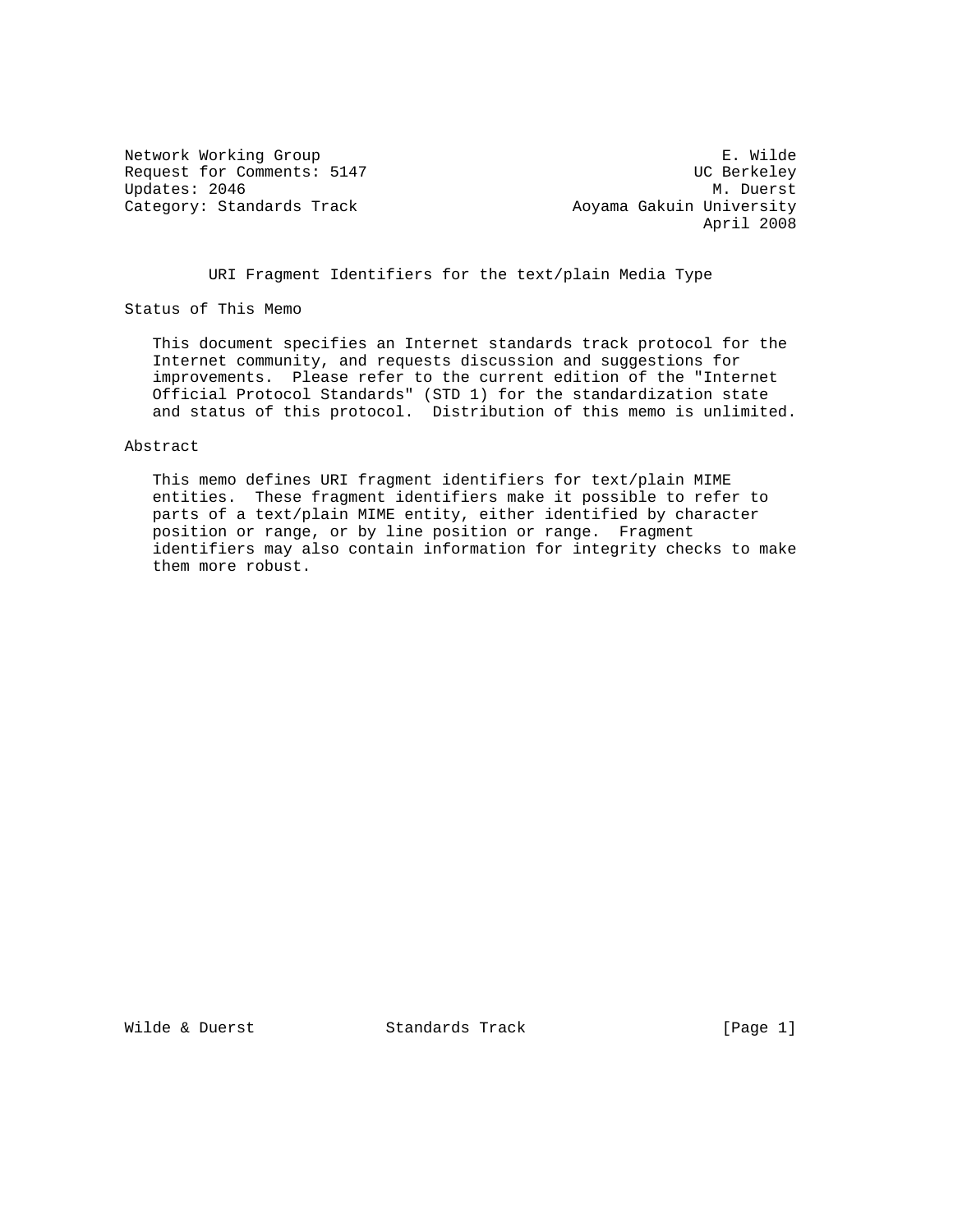## Table of Contents

| 1 <sup>1</sup>                                              |  | 3              |  |  |
|-------------------------------------------------------------|--|----------------|--|--|
| 1.1.                                                        |  | 3              |  |  |
| What Is a URI Fragment Identifier?<br>1.2.                  |  | $\overline{4}$ |  |  |
| Why text/plain Fragment Identifiers?<br>1.3.                |  | $\overline{4}$ |  |  |
| 1.4.                                                        |  | 5              |  |  |
| Notation Used in This Memo<br>1.5.                          |  | 5              |  |  |
| 2. Fragment Identification Methods                          |  | 5              |  |  |
| 2.1. Fragment Identification Principles                     |  | 6              |  |  |
| 2.1.1.<br>Positions and Ranges                              |  | 6              |  |  |
| Characters and Lines<br>$2 \t1 \t2$                         |  | 7              |  |  |
| 2.2. Combining the Principles                               |  | 7              |  |  |
| 2.2.1. Character Position                                   |  | 7              |  |  |
|                                                             |  | 8              |  |  |
|                                                             |  | 8              |  |  |
|                                                             |  | 8              |  |  |
| 2.3. Fragment Identifier Robustness                         |  | 8              |  |  |
| 3. Fragment Identification Syntax                           |  | $\mathsf{Q}$   |  |  |
| 3.1.                                                        |  | 9              |  |  |
| Fragment Identifier Processing<br>4.                        |  | 10             |  |  |
| Handling of Line Endings in text/plain MIME Entities<br>4.1 |  | 10             |  |  |
| 4.2. Handling of Position Values 11                         |  |                |  |  |
| 4.3. Handling of Integrity Checks                           |  | 11             |  |  |
| Syntax Errors in Fragment Identifiers 12<br>4.4.            |  |                |  |  |
| 5.                                                          |  |                |  |  |
| რ.                                                          |  |                |  |  |
| Security Considerations 13<br>7.                            |  |                |  |  |
| 8 <sub>1</sub>                                              |  |                |  |  |
| Normative References 14<br>8.1.                             |  |                |  |  |
| Informative References 14<br>8.2.                           |  |                |  |  |
| Appendix A. Acknowledgements<br>. 16                        |  |                |  |  |
|                                                             |  |                |  |  |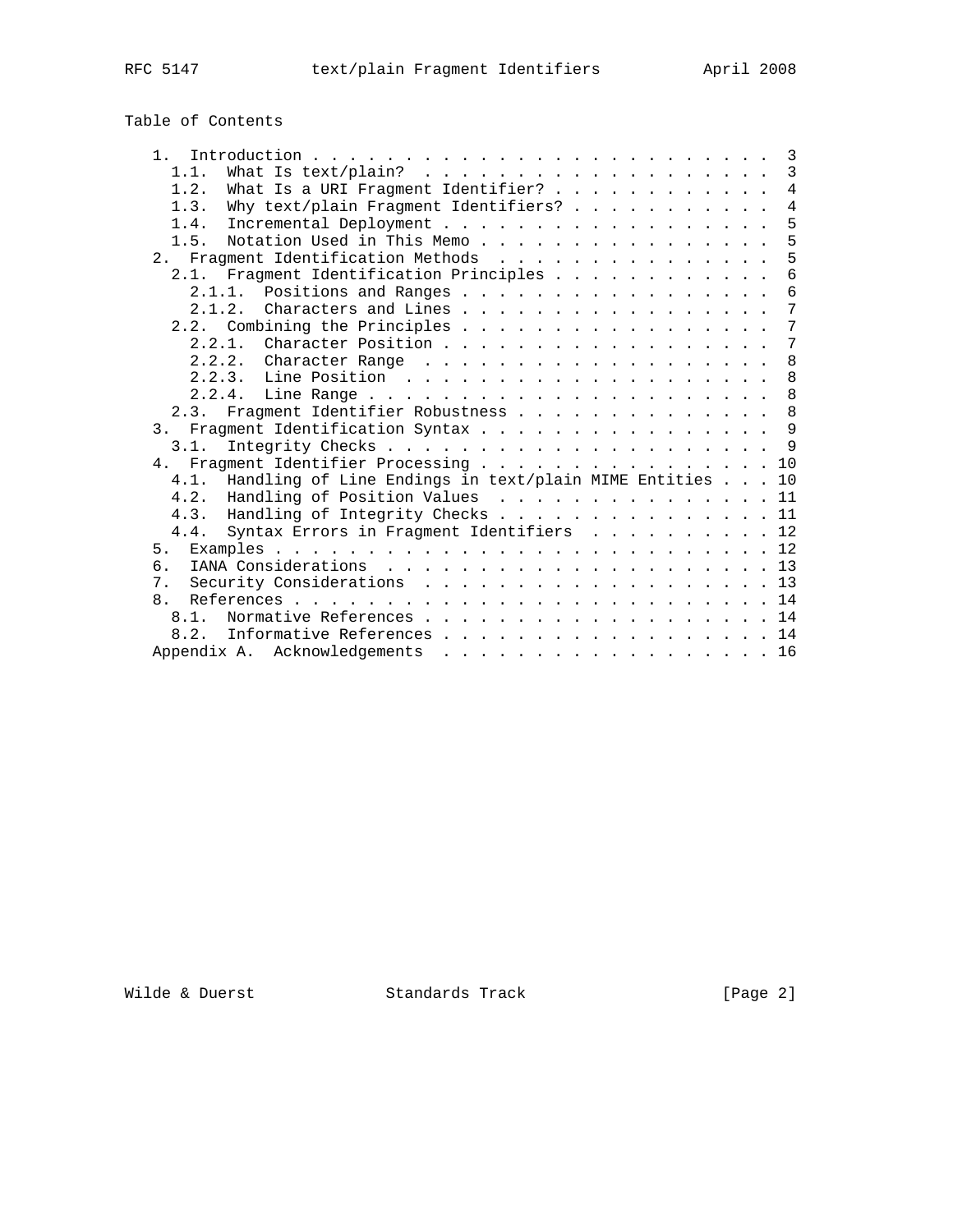## 1. Introduction

 This memo updates the text/plain media type defined in RFC 2046 [3] by defining URI fragment identifiers for text/plain MIME entities. This makes it possible to refer to parts of a text/plain MIME entity. Such parts can be identified by either character position or range, or by line position or range. Integrity checking information can be added to a fragment identifier to make it more robust, enabling applications to detect changes of the entity.

 This section gives an introduction to the general concepts of text/ plain MIME entities and URI fragment identifiers, and it discusses the need for fragment identifiers for text/plain and deployment issues. Section 2 discusses the principles and methods on which this memo is based. Section 3 defines the syntax, and Section 4 discusses processing of text/plain fragment identifiers. Section 5 shows some examples.

#### 1.1. What Is text/plain?

 Internet Media Types (often referred to as "MIME types"), as defined in RFC 2045 [2] and RFC 2046 [3], are used to identify different types and sub-types of media. RFC 2046 [3] and RFC 3676 [6] specify the text/plain media type, which is used for simple, unformatted text. Quoting from RFC 2046 [3]: "Plain text does not provide for or allow formatting commands, font attribute specifications, processing instructions, interpretation directives, or content markup. Plain text is seen simply as a linear sequence of characters, possibly interrupted by line breaks or page breaks".

 The text/plain media type does not restrict the character encoding; any character encoding may be used. In the absence of an explicit character encoding declaration, US-ASCII [13] is assumed as the default character encoding. This variability of the character encoding makes it impossible to count characters in a text/plain MIME entity without taking the character encoding into account, because there are many character encodings using more than one octet per character.

 The biggest advantage of text/plain MIME entities is their ease of use and their portability among different platforms. As long as they use popular character encodings (such as US-ASCII or UTF-8 [12]), they can be displayed and processed on virtually every computer system. The only remaining interoperability issue is the representation of line endings, which is discussed in Section 4.1.

Wilde & Duerst **Standards Track** [Page 3]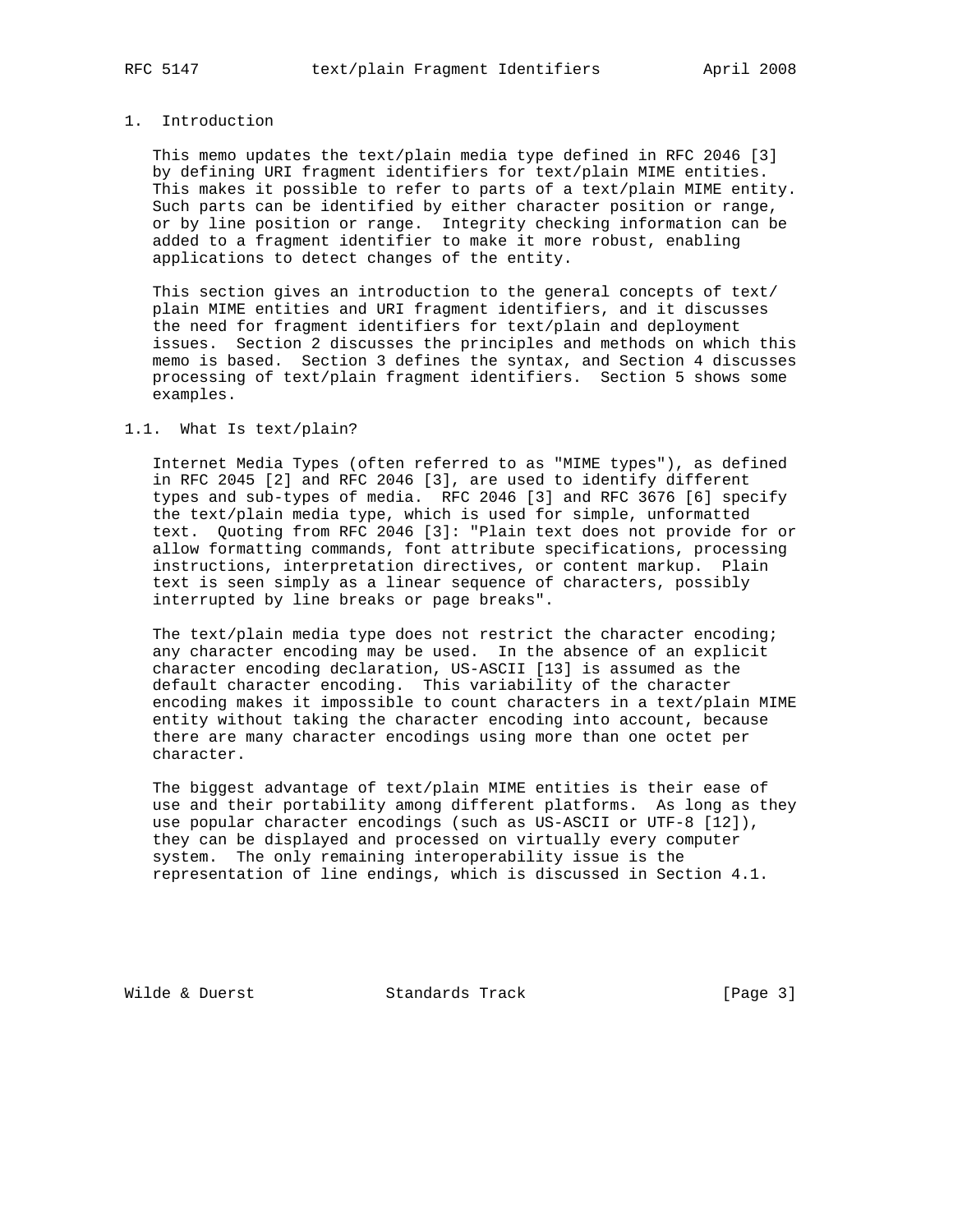#### 1.2. What Is a URI Fragment Identifier?

 URIs are the identification mechanism for resources on the Web. The URI syntax specified in RFC 3986 [7] optionally includes a so-called "fragment identifier", separated by a number sign ('#'). The fragment identifier consists of additional reference information to be interpreted by the user agent after the retrieval action has been successfully completed. The semantics of a fragment identifier are a property of the data resulting from a retrieval action, regardless of the type of URI used in the reference. Therefore, the format and interpretation of fragment identifiers is dependent on the media type of the retrieval result.

 The most popular fragment identifier is defined for text/html (defined in RFC 2854 [10]) and makes it possible to refer to a specific element (identified by the value of a 'name' or 'id' attribute) of an HTML document. This makes it possible to reference a specific part of a Web page, rather than a Web page as a whole.

#### 1.3. Why text/plain Fragment Identifiers?

 Referring to specific parts of a resource can be very useful because it enables users and applications to create more specific references. Users can create references to the part they really are interested in or want to talk about, rather than always pointing to a complete resource. Even though it is suggested that fragment identification methods are specified in a media type's MIME registration (see [15]), many media types do not have fragment identification methods associated with them.

 Fragment identifiers are only useful if supported by the client, because they are only interpreted by the client. Therefore, a new fragment identification method will require some time to be adopted by clients, and older clients will not support it. However, because the URI still works even if the fragment identifier is not supported (the resource is retrieved, but the fragment identifier is not interpreted), rapid adoption is not highly critical to ensure the success of a new fragment identification method.

 Fragment identifiers for text/plain, as defined in this memo, make it possible to refer to specific parts of a text/plain MIME entity, using concepts of positions and ranges, which may be applied to characters and lines. Thus, text/plain fragment identifiers enable users to exchange information more specifically, thereby reducing the time and effort that is necessary to manually search for the relevant part of a text/plain MIME entity.

Wilde & Duerst **Standards Track** [Page 4]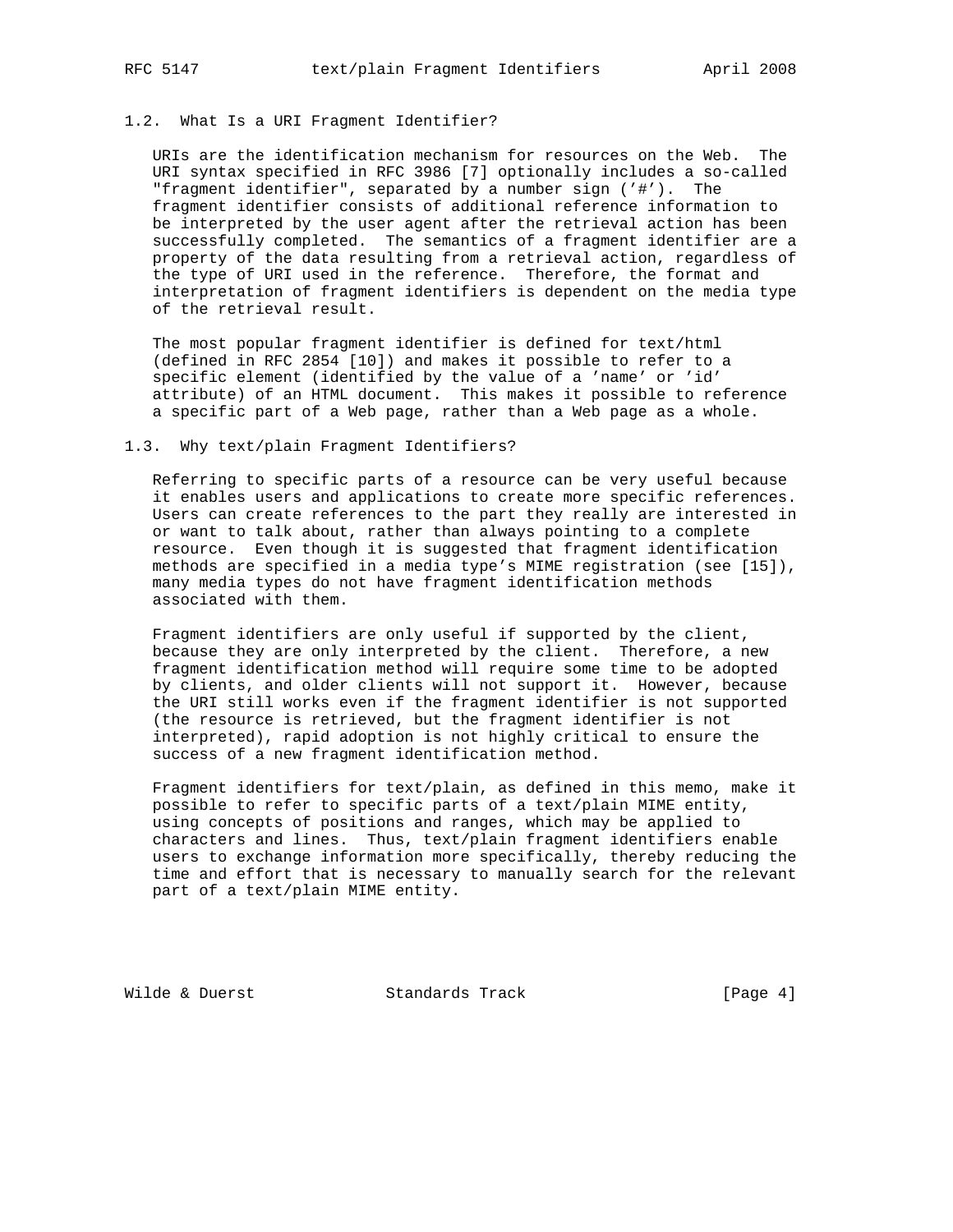The text/plain format does not support the embedding of links, so in most environments, text/plain resources can only serve as targets for links, and not as sources. However, when combining the text/plain fragment identifiers specified in this memo with out-of-line linking mechanisms such as XLink [14], it becomes possible to "bind" link resources to text/plain resources and thereby "embed" links into text/plain resources. Thus, the text/plain fragment identifiers specified in this memo open a path for text/plain files to become bidirectionally navigable resources in hypermedia systems such as the Web.

#### 1.4. Incremental Deployment

 As long as text/plain fragment identifiers are not supported universally, it is important to consider the implications of incremental deployment. Clients (for example, Web browsers) not supporting the text/plain fragment identifier described in this memo will work with URI references to text/plain MIME entities, but they will fail to locate the sub-resource identified by the fragment identifier. This is a reasonable fallback behavior, and in general, users should take into account the possibility that a program interpreting a given URI will fail to interpret the fragment identifier part. Since fragment identifier evaluation is local to the client (and happens after retrieving the MIME entity), there is no reliable way for a server to determine whether a requesting client is using a URI containing a fragment identifier.

1.5. Notation Used in This Memo

 The capitalized key words "MUST", "MUST NOT", "REQUIRED", "SHALL", "SHALL NOT", "SHOULD", "SHOULD NOT", "RECOMMENDED", "MAY", and "OPTIONAL" in this document are to be interpreted as described in RFC 2119 [4].

2. Fragment Identification Methods

 The identification of fragments of text/plain MIME entities can be based on different foundations. Since it is not possible to insert explicit, invisible identifiers into a text/plain MIME entity (for example, as used in HTML documents, implemented through dedicated attributes), fragment identification has to rely on certain inherent properties of the MIME entity. This memo specifies fragment identification using four different methods, which are character positions and ranges, and line positions and ranges, augmented by an integrity check mechanism for improving the robustness of fragment identifiers.

Wilde & Duerst Standards Track [Page 5]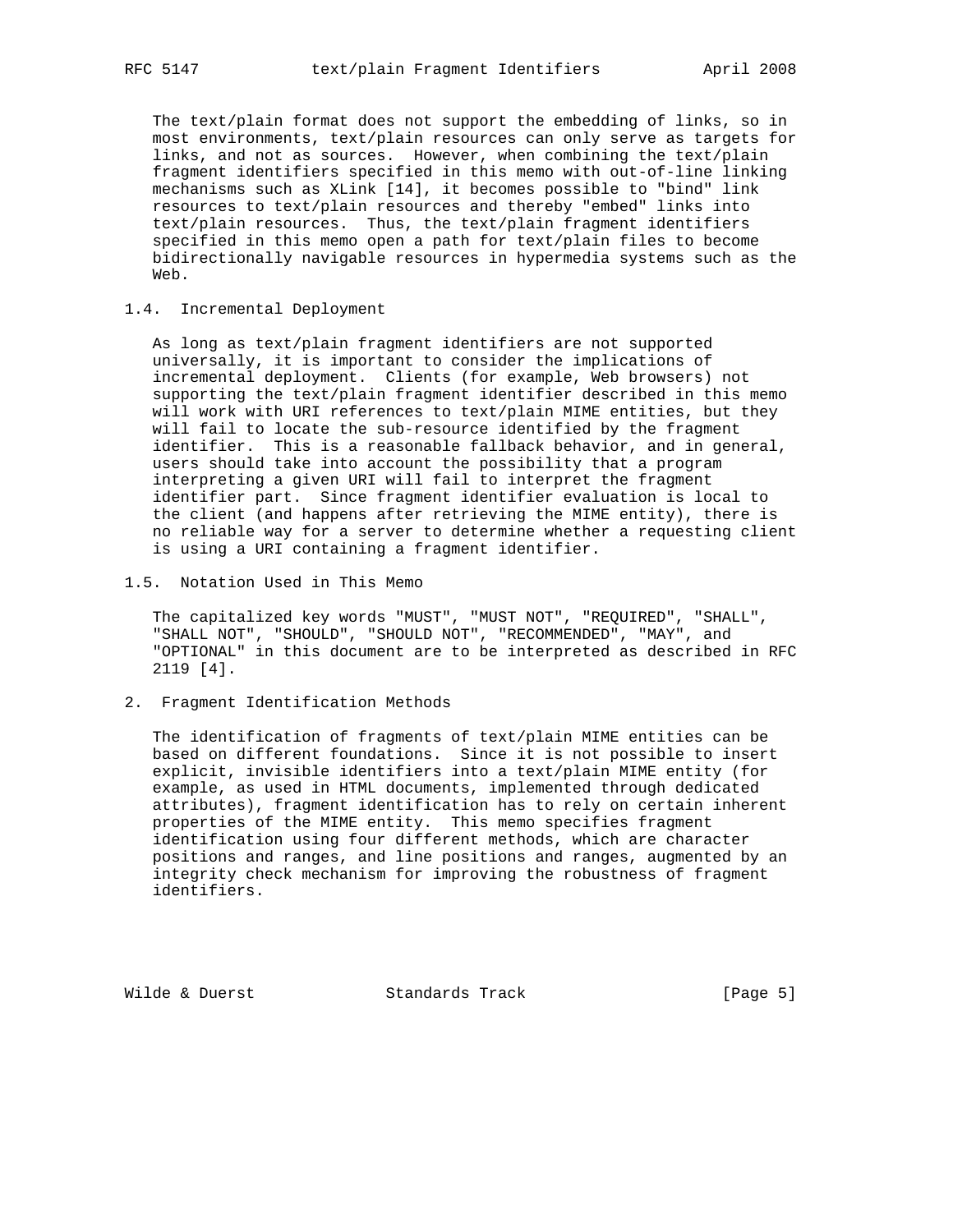When interpreting character or line numbers, implementations MUST take the character encoding of the MIME entity into account, because character count and octet count may differ for the character encoding being used. For example, a MIME entity using the UTF-16 encoding (as specified in RFC 2781 [11]) uses two octets per character in most cases, and sometimes four octets per character. It can also have a leading BOM (Byte-Order Mark), which does not count as a character and thus also affects the mapping from a simple octet count to a character count.

#### 2.1. Fragment Identification Principles

 Fragment identification can be done by combining two orthogonal principles, which are positions and ranges, and characters and lines. This section describes the principles themselves, while Section 2.2 describes the combination of the principles.

## 2.1.1. Positions and Ranges

 A position does not identify an actual fragment of the MIME entity, but a position inside the MIME entity, which can be regarded as a fragment of length zero. The use case for positions is to provide pointers for applications that may use them to implement functionalities such as "insert some text here", which needs a position rather than a fragment. Positions are counted from zero; position zero being before the first character or line of a text/ plain MIME entity. Thus, a text/plain MIME entity having one character has two positions, one before the first character (position zero), and one after the first character (position 1).

 Since positions are fragments of length zero, applications SHOULD use other methods than highlighting to indicate positions, the most obvious way being the positioning of a cursor (if the application supports the concept of a cursor).

 Ranges, on the other hand, identify fragments of a MIME entity that have a length that may be greater than zero. As a general principle for ranges, they specify both a lower and an upper bound. The start or the end of a range specification may be omitted, defaulting to the first or last position of the MIME entity, respectively. The end of a range must have a value greater than or equal to the start. A range with identical start and end is legal and identifies a range of length zero, which is equivalent to a position.

 Applications that support a concept such as highlighting SHOULD use such a concept to indicate fragments of lengths greater than zero to the user.

Wilde & Duerst **Standards Track** [Page 6]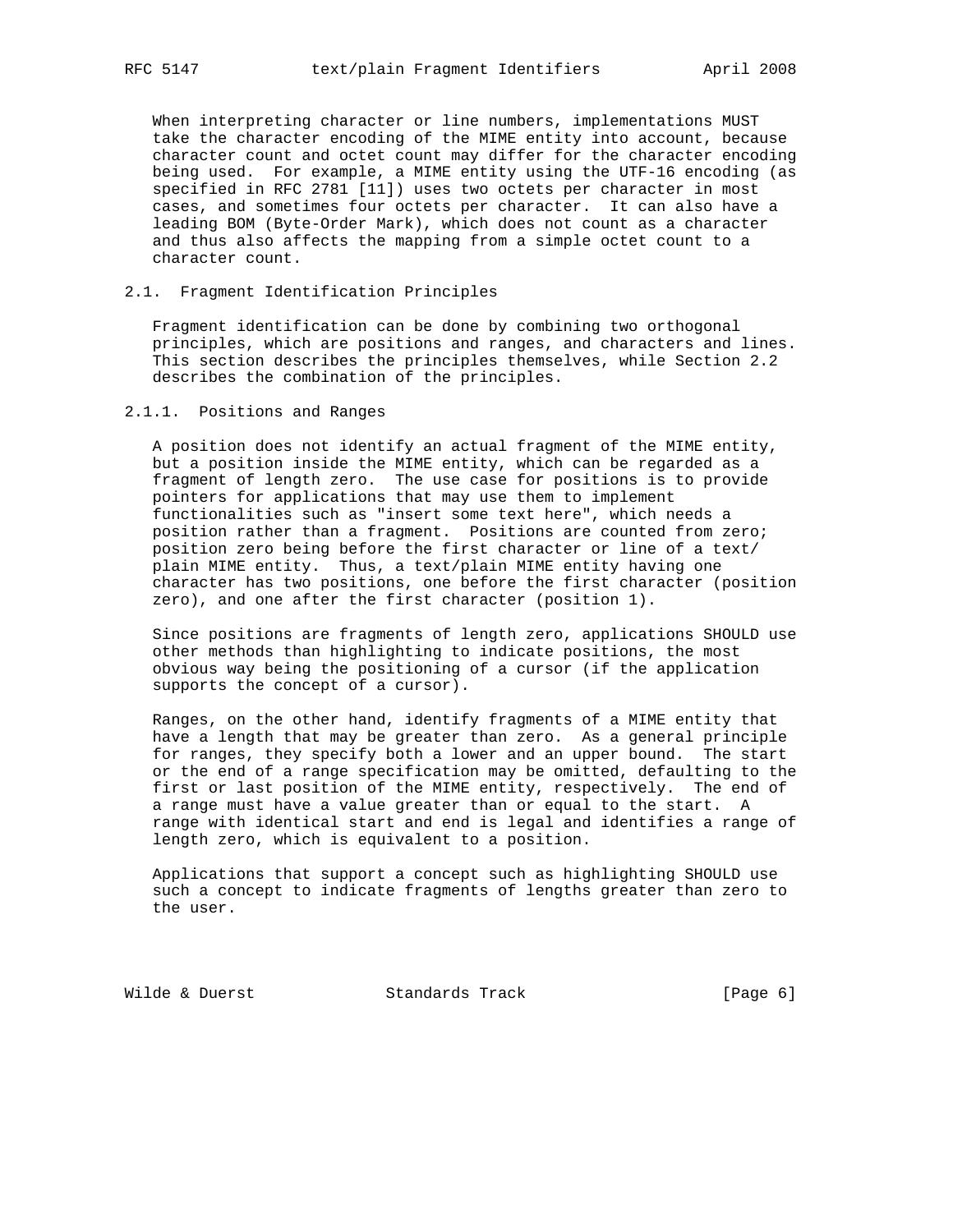For positions and ranges, it is implicitly assumed that if a number is greater than the actual number of elements in the MIME entity, then it is referring to the last element of the MIME entity (see Section 4 for details).

## 2.1.2. Characters and Lines

 The concept of positions and ranges can be applied to characters or lines. In both cases, positions indicate points between these entities, while ranges identify zero or more of these entities by indicating positions.

 Character positions are numbered starting with zero (ignoring initial BOM marks or similar concepts that are not part of the actual textual content of a text/plain MIME entity), and counting each character separately, with the exception of line endings, which are always counted as one character (see Section 4.1 for details).

 Line positions are numbered starting with zero (with line position zero always being identical with character position zero); Section 4.1 describes how line endings are identified. Fragments identified by lines include the line endings, so applications identifying line-based fragments MUST include the line endings in the fragment identification they are using (e.g., the highlighted selection). If a MIME entity does not contain any line endings, then it consists of a single (the first) line.

#### 2.2. Combining the Principles

 In the following sections, the principles described in the preceding section (positions/ranges and characters/lines) are combined, resulting in four use cases. The schemes mentioned below refer to the fragment identifier syntax, described in detail in Section 3.

## 2.2.1. Character Position

 To identify a character position (i.e., a fragment of length zero between two characters), the 'char' scheme followed by a single number is used. This method identifies a position between two characters (or before the first or after the last character), rather than identifying a fragment consisting of a number of characters. Character position counting starts with zero, so the character position before the first character of a text/plain MIME entity has the character position zero, and a MIME entity containing n distinct characters has n+1 distinct character positions, the last one having the character position n.

Wilde & Duerst **Standards Track** [Page 7]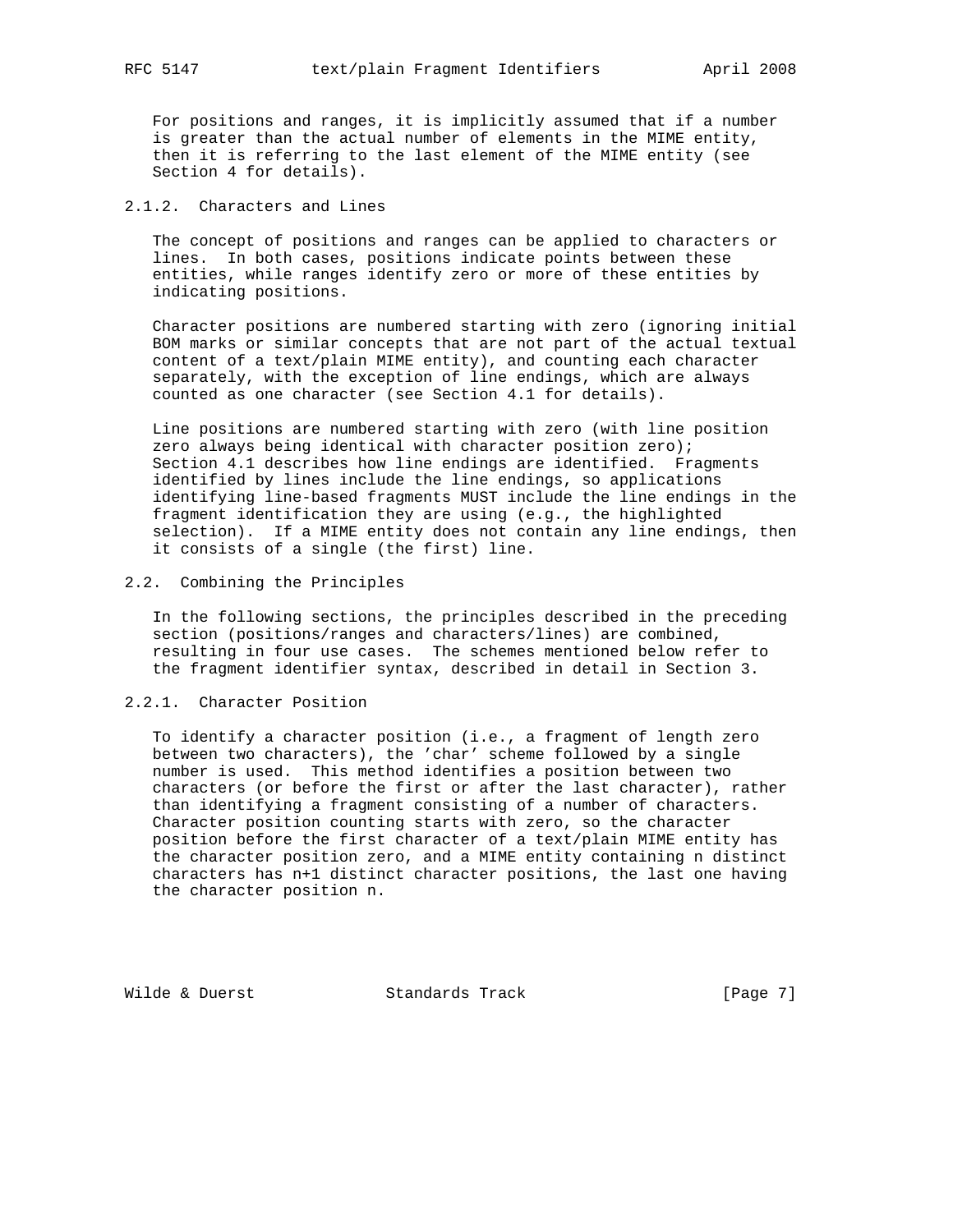#### 2.2.2. Character Range

 To identify a fragment of one or more characters (a character range), the 'char' scheme followed by a range specification is used. A character range is a consecutive region of the MIME entity that extends from the starting character position of the range to the ending character position of the range.

#### 2.2.3. Line Position

 To identify a line position (i.e., a fragment of length zero between two lines), the 'line' scheme followed by a single number is used. This method identifies a position between two lines (or before the first or after the last line), rather than identifying a fragment consisting of a number of lines. Line position counting starts with zero, so the line position before the first line of a text/plain MIME entity has the line position zero, and a MIME entity containing n distinct lines has n+1 distinct line positions, the last one having the line position n.

#### 2.2.4. Line Range

 To identify a fragment of one or more lines (a line range), the 'line' scheme followed by a range specification is used. A line range is a consecutive region of the MIME entity that extends from the starting line position of the range to the ending line position of the range.

#### 2.3. Fragment Identifier Robustness

 It is easily possible that a modification of the referenced resource will break a fragment identifier. If applications want to create more robust fragment identifiers, they may do so by adding integrity check information to fragment identifiers. Such information is used to detect changes in the resource. Applications can then warn users about the possibility that a fragment identifier might have been broken by a modification of the resource.

 Fragment identifiers are interpreted by clients, and therefore integrity-check information is defined on MIME entities rather than on the resource itself. This means that the integrity-check information is specific to a certain entity. Specifically, content encodings and/or content transfer encodings must be removed before using integrity-check information.

 Integrity-check information may specify the character encoding that has been used when creating the information, and if such a specification is present, clients MUST check whether the character

Wilde & Duerst **Standards Track** [Page 8]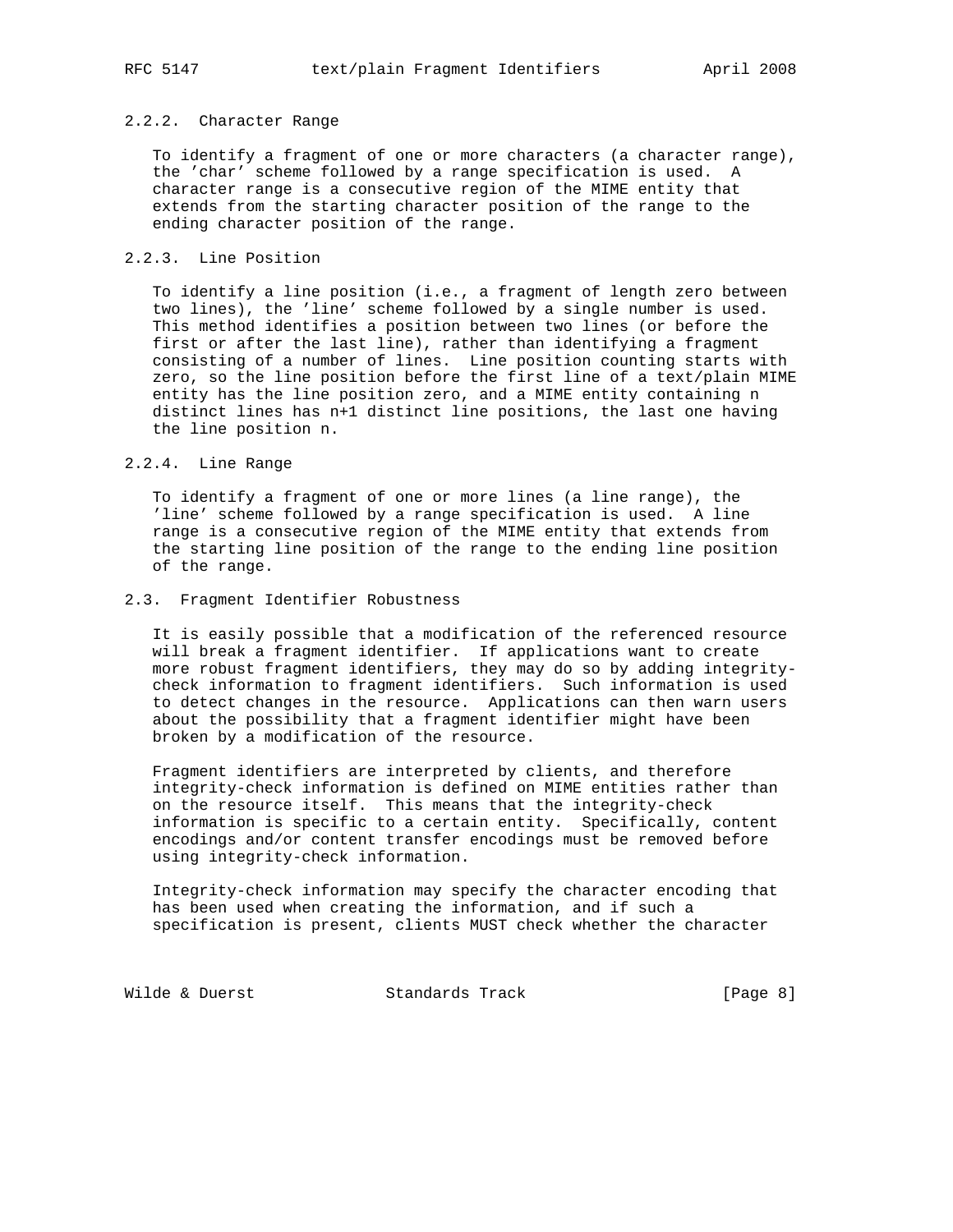encoding specified and the character encoding of the retrieved MIME entity are equal, and clients MUST NOT use the integrity check information if these values differ. However, clients MAY choose to transcode the retrieved MIME entity in the case of differing character encodings, and after doing so, apply integrity checks. Please note that this method is inherently unreliable because certain characters or character sequences may have been lost or normalized due to restrictions in one of the character encodings used.

## 3. Fragment Identification Syntax

 The syntax for the text/plain fragment identifiers is straightforward. The syntax defines four schemes, 'char', 'line', and integrity check (which can either be 'length' or 'md5'). The 'char' and 'line' schemes can be used in two different variants, either the position variant (with a single number), or the range variant (with two comma-separated numbers). An integrity check can either use the 'length' or the 'md5' scheme to specify a value. 'length' in this case serves as a very weak but easy to calculate integrity check.

 The following syntax definition uses ABNF as defined in RFC 5234 [9], including the rules DIGIT and HEXDIG. The mime-charset rule is defined in RFC 2978 [5].

 NOTE: In the descriptions that follow, specified text values MUST be used exactly as given, using exactly the indicated lower-case letters. In this respect, the ABNF usage differs from [9].

| text-fragment |                          | = text-scheme $0^*$ ( ";" integrity-check )         |
|---------------|--------------------------|-----------------------------------------------------|
|               |                          | $=$ (char-scheme / line-scheme )                    |
| char-scheme   |                          | = "char=" ( position / range                        |
| line-scheme   |                          | = "line=" ( position / range                        |
|               |                          | $integrity-check = (length-scheme / md5-scheme)$    |
|               |                          | [ "," mime-charset ]                                |
| position      |                          | = number                                            |
| range         |                          | $=$ (position "," [ position ] ) / ( "," position ) |
| number        |                          | $= 1$ *(DIGIT                                       |
| length-scheme |                          | = "length=" number                                  |
| md5-scheme    |                          | $=$ "md5=" md5-value                                |
|               |                          | $= 32$ HEXDIG                                       |
|               | text-scheme<br>md5-value |                                                     |

#### 3.1. Integrity Checks

 An integrity check can either specify a MIME entity's length, or its MD5 fingerprint. In both cases, it can optionally specify the character encoding that has been used when calculating the integrity

Wilde & Duerst **Standards Track** [Page 9]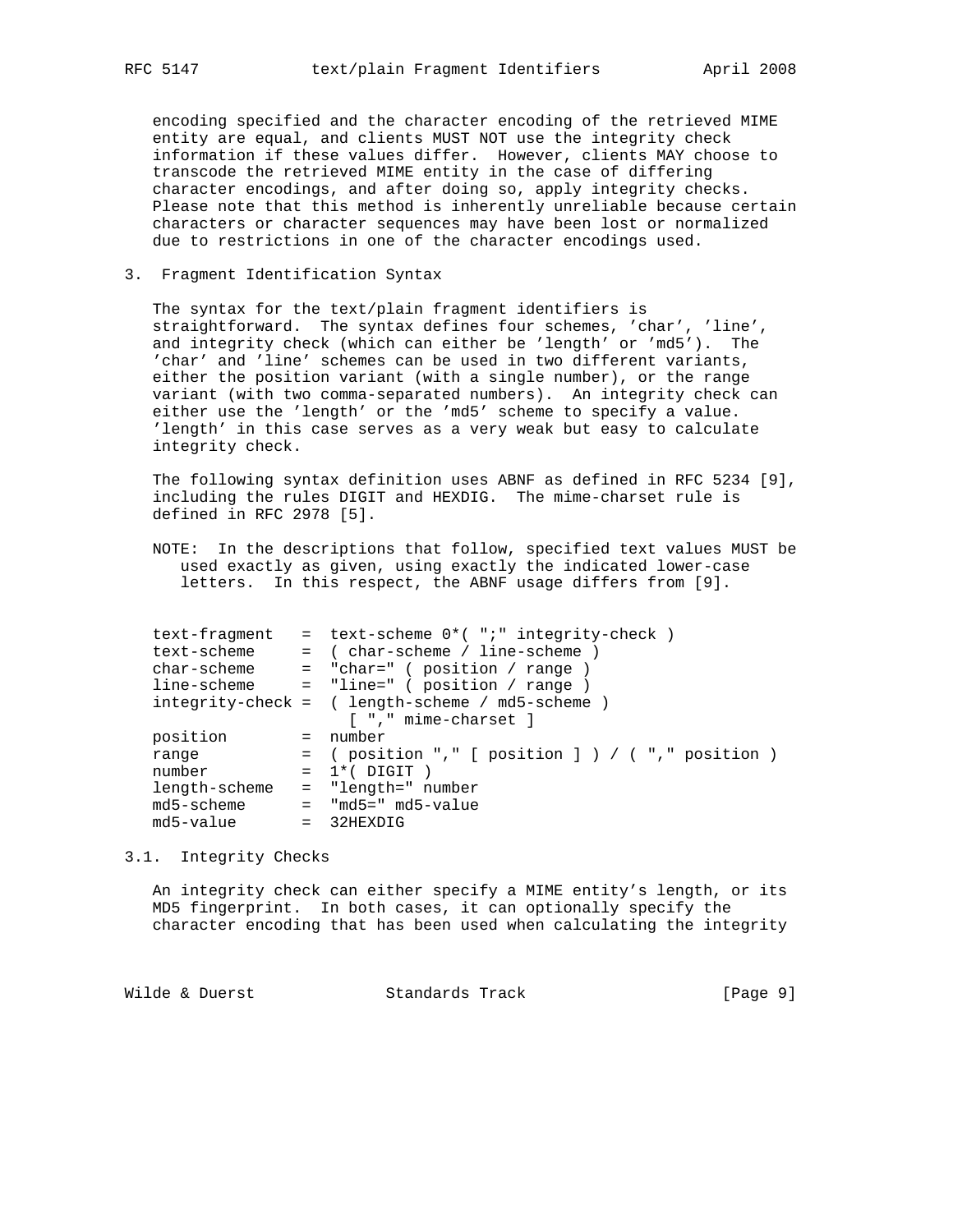check, so that clients interpreting the fragment identifier may check whether they are using the same character encoding for their calculations. For lengths, the character encoding can be necessary because it can influence the character count. As an example, Unicode includes precomposed characters for writing Vietnamese, but in the windows-1258 encoding, also used for writing Vietnamese, some characters have to be encoded with separate diacritics, which means that two characters will be counted. Applying Unicode terminology, this means that the length of a text/plain MIME entity is computed based on its "code points". For MD5 fingerprints, the character encoding is necessary because the MD5 algorithm works on the binary representation of the text/plain resource.

 To allow future changes to this specification to address developments in cryptography, implementations MUST ignore new types of integrity checks, with names other than 'length' and 'md5'. If several integrity checks are present, an application can use whatever integrity checks it understands, and among these, those integrity checks that provide an appropriate trade-off between performance and the need for integrity checking. Please see Section 4.3 for further details.

 The length of a text/plain MIME entity is calculated by using the principles defined in Section 2.1.2. The MD5 fingerprint of a text/ plain MIME entity is calculated by using the algorithm presented in [1], encoding the result in 32 hexadecimal digits (using uppercase or lowercase letters) as a representation of the 128 bits that are the result of the MD5 algorithm. Calculation of integrity checks is done after stripping any potential content-encodings or content-transfer encodings of the transport mechanism.

4. Fragment Identifier Processing

 Applications implementing support for the mechanism described in this memo MUST behave as described in the following sections.

4.1. Handling of Line Endings in text/plain MIME Entities

 In Internet messages, line endings in text/plain MIME entities are represented by CR+LF character sequences (see RFC 2046 [3] and RFC 3676 [6]). However, some protocols (such as HTTP) additionally allow other conventions for line endings. Also, some operating systems store text/plain entities locally with different line endings (in most cases, Unix uses LF, MacOS traditionally uses CR, and Windows uses CR+LF).

 Independent of the number of bytes or characters used to represent a line ending, each line ending MUST be counted as one single

Wilde & Duerst Standards Track [Page 10]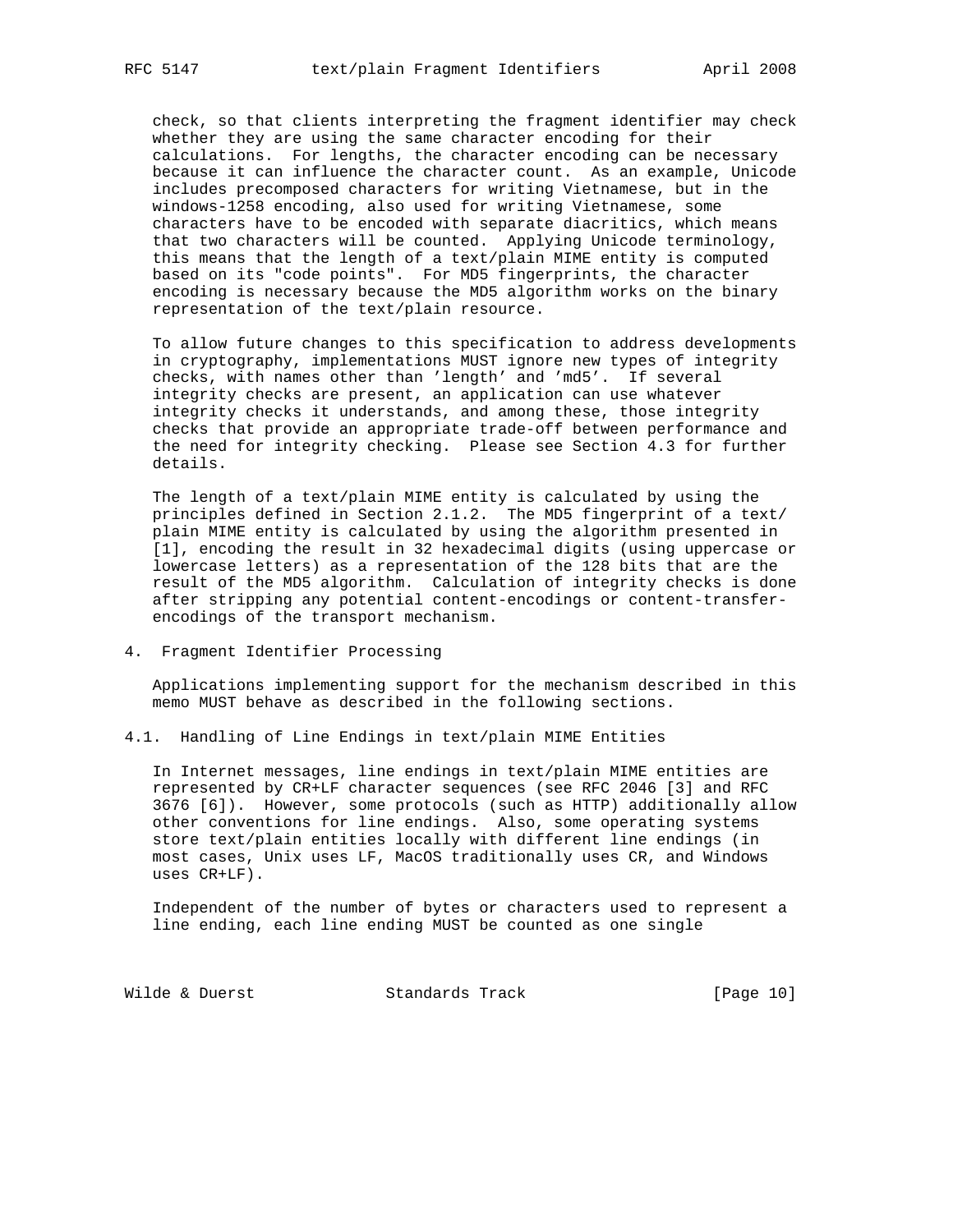character. Implementations interpreting text/plain fragment identifiers MUST take into account the line ending conventions of the protocols and other contexts that they work in.

 As an example, an implementation working in the context of a Web browser supporting http: URIs has to support the various line ending conventions permitted by HTTP. As another example, an implementation used on local files (e.g., with the file: URI scheme) has to support the conventions used for local storage. All implementations SHOULD support the Internet-wide CR+LF line ending convention, and MAY support additional conventions not related to the protocols or systems they work with.

 Implementers should be aware of the fact that line endings in plain text entities can be represented by other characters or character sequences than CR+LF. Besides the abovementioned CR and LF, there are also NEL and CR+NEL. In general, the encoding of line endings can also depend on the character encoding of the MIME entity, and implementations have to take this into account where necessary.

#### 4.2. Handling of Position Values

 If any position value (as a position or as part of a range) is greater than the length of the actual MIME entity, then it identifies the last character position or line position of the MIME entity. If the first position value in a range is not present, then the range extends from the start of the MIME entity. If the second position value in a range is not present, then the range extends to the end of the MIME entity. If a range scheme's positions are not properly ordered (i.e., the first number is less than the second), then the fragment identifier MUST be ignored.

## 4.3. Handling of Integrity Checks

 Clients are not required to implement the handling of integrity checks, so they MAY choose to ignore integrity check information altogether. However, if they do implement integrity checking, the following applies:

 If a fragment identifier contains one or more integrity checks, and a client retrieves a MIME entity and, using some integrity check(s), detects that the entity has changed (observing the character encoding specification as described in Section 3.1, if present), then the client SHOULD NOT interpret the text/plain fragment identifier. A client MAY signal this situation to the user.

Wilde & Duerst Standards Track [Page 11]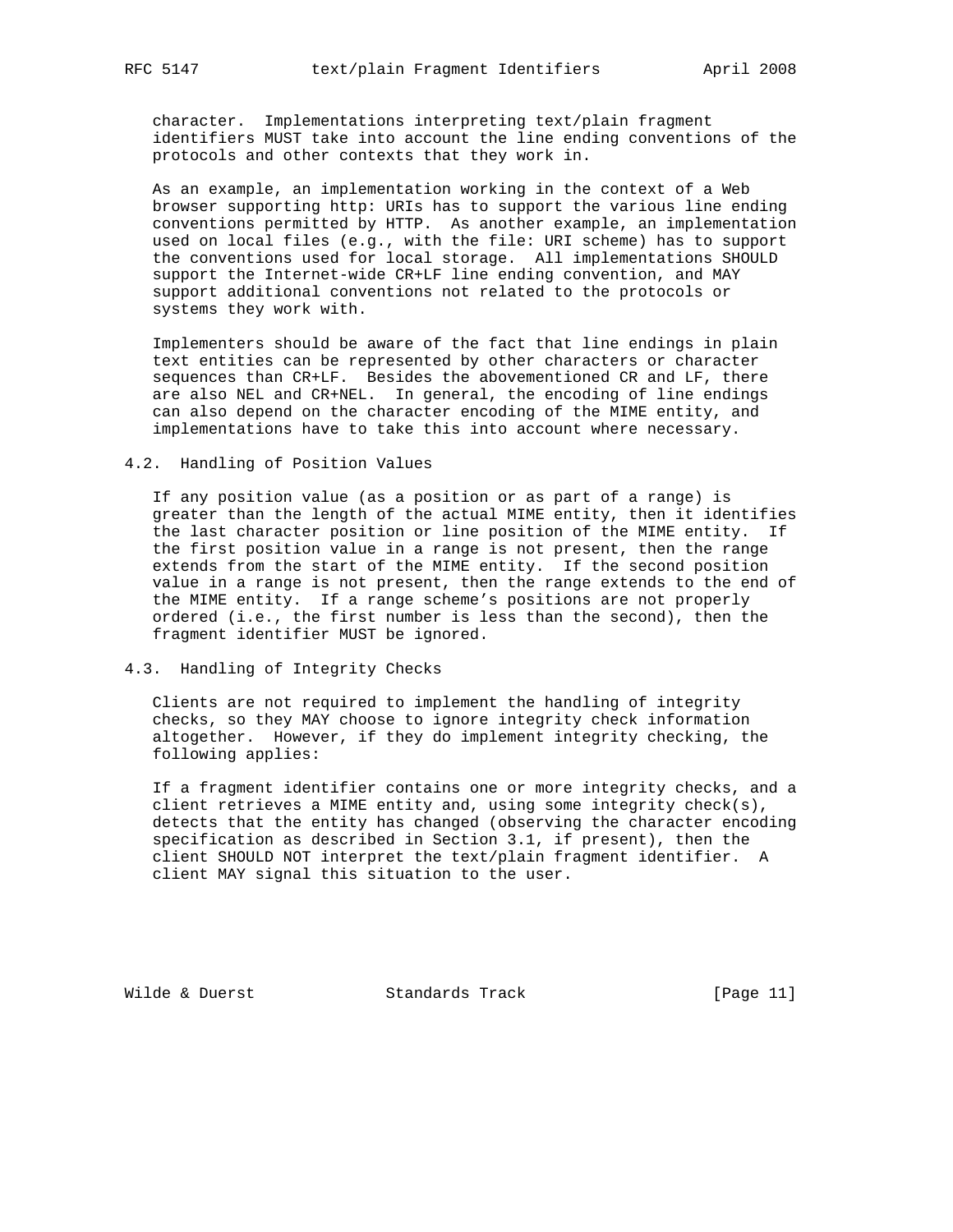# 4.4. Syntax Errors in Fragment Identifiers

 If a fragment identifier contains a syntax error (i.e., does not conform to the syntax specified in Section 3), then it MUST be ignored by clients. Clients MUST NOT make any attempt to correct or guess fragment identifiers. Syntax errors MAY be reported by clients.

5. Examples

 The following examples show some usages for the fragment identifiers defined in this memo.

http://example.com/text.txt#char=100

 This URI identifies the position after the 100th character of the text.txt MIME entity. It should be noted that it is not clear which octet(s) of the MIME entity this will be without retrieving the MIME entity and thus knowing which character encoding it is using (in case of HTTP, this information will be given in the Content-Type header of the response). If the MIME entity has fewer than 100 characters, the URI identifies the position after the MIME entity's last character.

http://example.com/text.txt#line=10,20

 This URI identifies lines 11 to 20 of the text.txt MIME entity. If the MIME entity has fewer than 11 lines, it identifies the position after the last line. If the MIME entity has less than 20 but at least 11 lines, it identifies the range from line 11 to the last line of the MIME entity.

https://example.com/text.txt#line=,1

 This URI identifies the first line. Please note that the URI scheme has been changed to https.

ftp://example.com/text.txt#line=10,20;length=9876,UTF-8

 As in the second example, this URI identifies lines 11 to 20 of the text.txt MIME entity. The additional length integrity check specifies that the MIME entity has a length of 9876 characters when encoded in UTF-8. If the client supports the length scheme, it may test the retrieved MIME entity for its length, but only if the retrieved MIME entity uses the UTF-8 encoding or has been locally transcoded into this encoding.

Wilde & Duerst Standards Track [Page 12]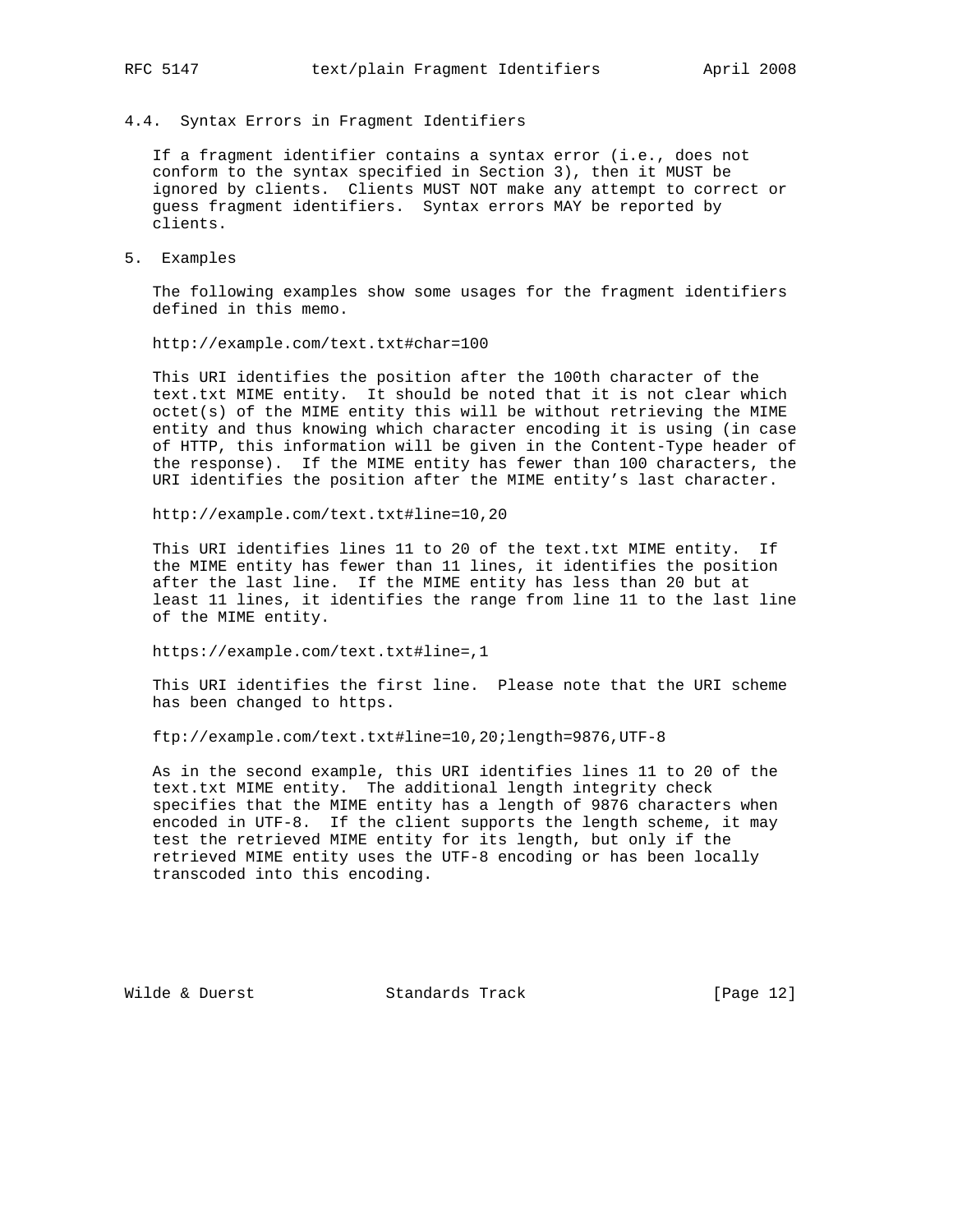Please note that the FTP protocol, as well as some other protocols underlying some other URI schemes, do not provide explicit information about the media type of the resource being retrieved. Using fragment identifiers with such URI schemes is therefore inherently unreliable. Current user agents use various heuristics to infer some media type for further processing. Processing of the fragment identifier according to this memo is only appropriate if the inferred media type is text/plain.

6. IANA Considerations

 IANA has added a reference to this specification in the text/plain Media Type registration.

7. Security Considerations

 The fact that software implementing fragment identifiers for plain text and software not implementing them differs in behavior, and the fact that different software may show documents or fragments to users in different ways, can lead to misunderstandings on the part of users. Such misunderstandings might be exploited in a way similar to spoofing or phishing.

 In particular, care has to be taken if fragment identifiers are used together with a mechanism that allows showing only the part of a document identified by a fragment. One scenario may be the use of a fragment identifier to hide small-print legal text. Another scenario may be the inclusion of site-key-like material, which may give the user the impression of using the real site rather than a fake site; other scenarios may also be possible. Possible countermeasures may include but are not limited to displaying the included content within clearly visible boundaries and limiting inclusion to material from the same security realm or from realms that give explicit permission to be included in another realm.

Please note that the above issues all apply to the client side; fragment identifiers are not used when resolving a URI to retrieve the representation of a resource, but are only applied on the client side.

 Implementers and users of fragment identifiers for plain text should also be aware of the security considerations in RFC 3986 [7] and RFC 3987 [8].

Wilde & Duerst Standards Track [Page 13]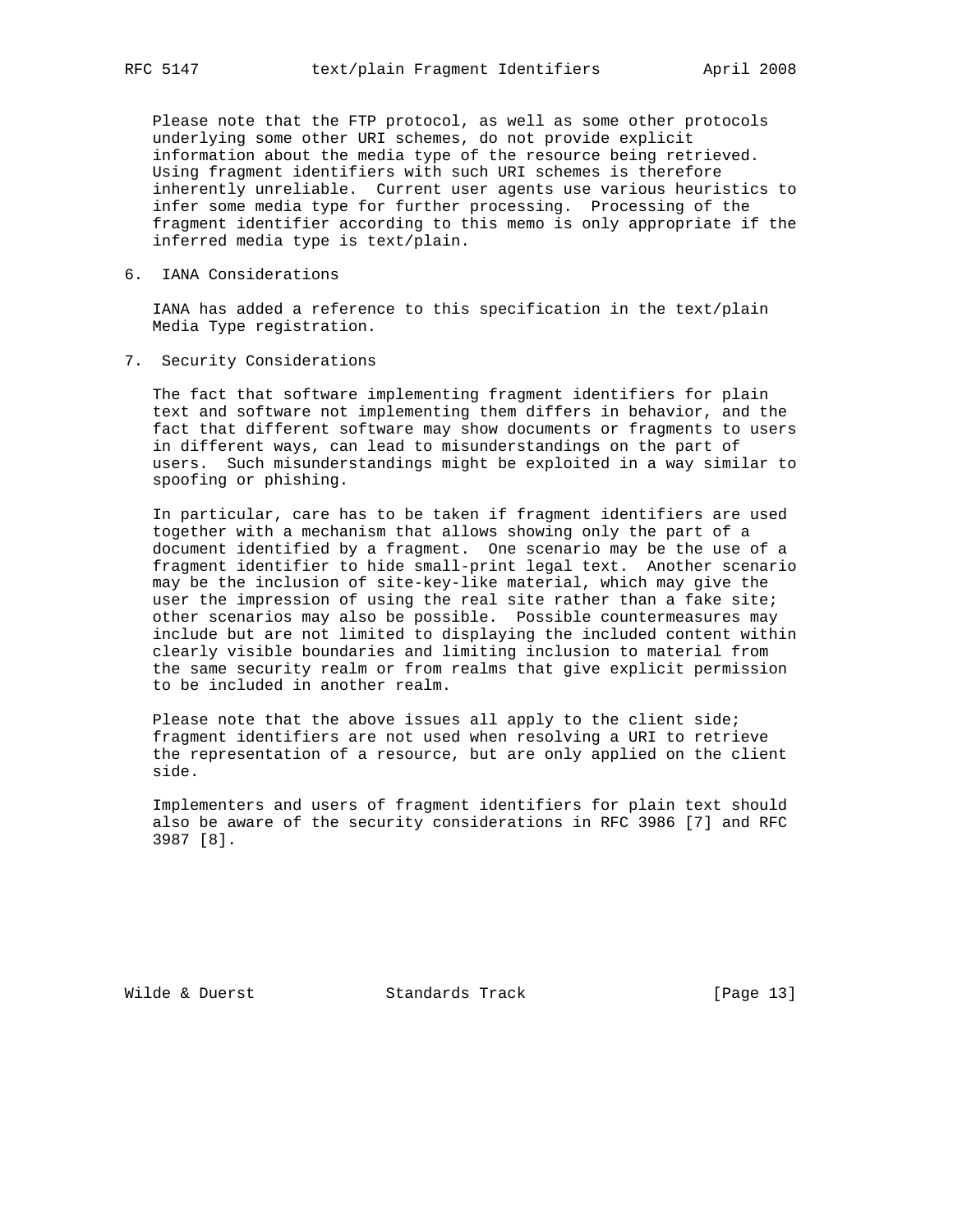## 8. References

- 8.1. Normative References
	- [1] Rivest, R., "The MD5 Message-Digest Algorithm", RFC 1321, April 1992.
	- [2] Freed, N. and N. Borenstein, "Multipurpose Internet Mail Extensions (MIME) Part One: Format of Internet Message Bodies", RFC 2045, November 1996.
	- [3] Freed, N. and N. Borenstein, "Multipurpose Internet Mail Extensions (MIME) Part Two: Media Types", RFC 2046, November 1996.
	- [4] Bradner, S., "Key words for use in RFCs to Indicate Requirement Levels", BCP 14, RFC 2119, March 1997.
	- [5] Freed, N. and J. Postel, "IANA Charset Registration Procedures", BCP 19, RFC 2978, October 2000.
	- [6] Gellens, R., "The Text/Plain Format and DelSp Parameters", RFC 3676, February 2004.
	- [7] Berners-Lee, T., Fielding, R., and L. Masinter, "Uniform Resource Identifier (URI): Generic Syntax", STD 66, RFC 3986, January 2005.
	- [8] Duerst, M. and M. Suignard, "Internationalized Resource Identifiers (IRI)", RFC 3987, January 2005.
	- [9] Crocker, D., Ed. and P. Overell, "Augmented BNF for Syntax Specifications: ABNF", STD 68, RFC 5234, January 2008.
- 8.2. Informative References
	- [10] Connolly, D. and L. Masinter, "The 'text/html' Media Type", RFC 2854, June 2000.
	- [11] Hoffman, P. and F. Yergeau, "UTF-16, an encoding of ISO 10646", RFC 2781, February 2000.
	- [12] Yergeau, F., "UTF-8, a transformation format of ISO 10646", STD 63, RFC 3629, November 2003.
	- [13] ANSI X3.4-1986, "Coded Character Set 7-Bit American National Standard Code for Information Interchange", 1986.

Wilde & Duerst Standards Track [Page 14]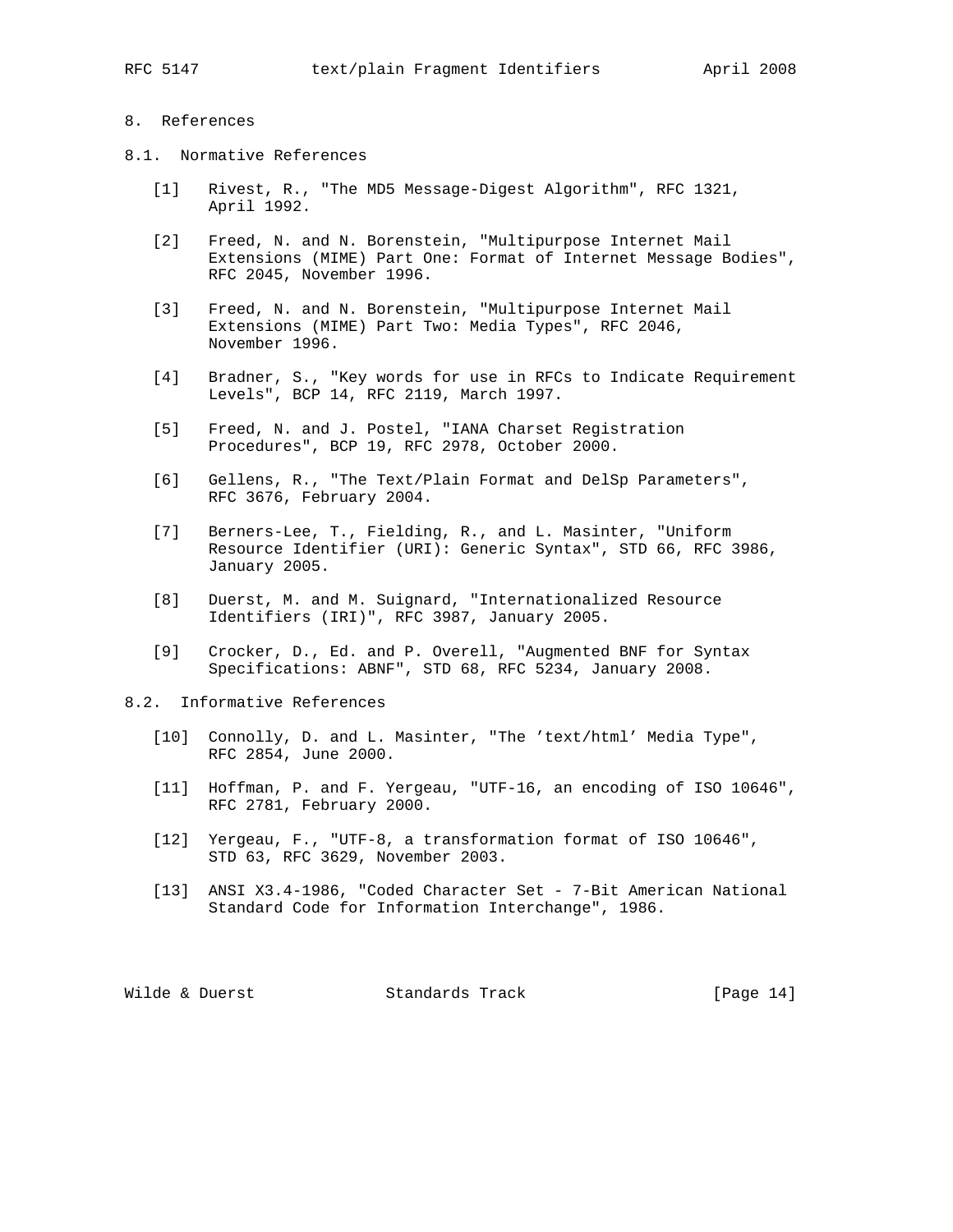- [14] DeRose, S., Maler, E., and D. Orchard, "XML Linking Language (XLink) Version 1.0", World Wide Web Consortium Recommendation, June 2001, <http://www.w3.org/TR/xlink/>.
- [15] Freed, N. and J. Klensin, "Media Type Specifications and Registration Procedures", BCP 13, RFC 4288, December 2005.

Wilde & Duerst **Standards Track** [Page 15]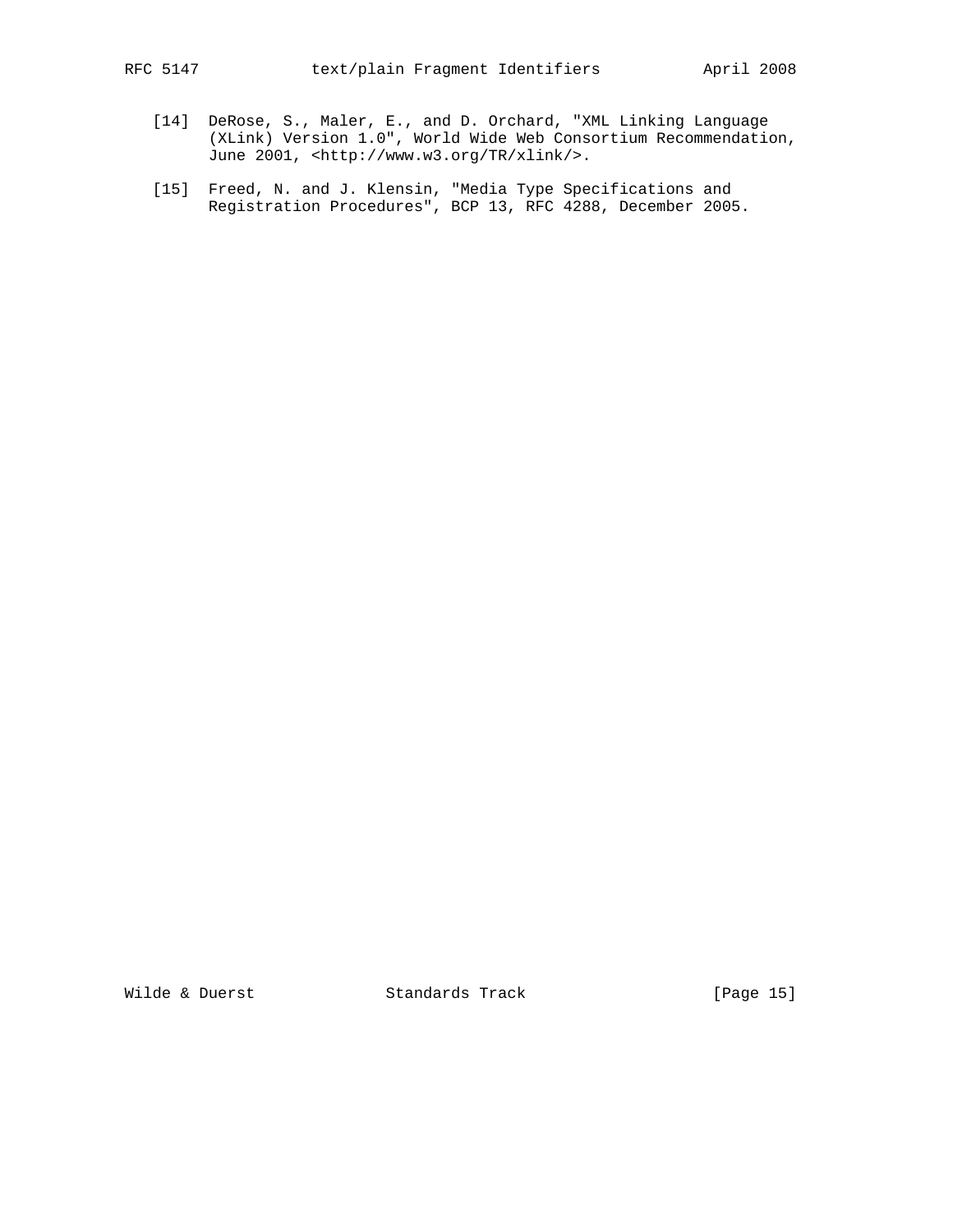Appendix A. Acknowledgements

 Thanks for comments and suggestions provided by Marcel Baschnagel, Stephane Bortzmeyer, Tim Bray, Iain Calder, John Cowan, Spencer Dawkins, Lisa Dusseault, Benja Fallenstein, Ted Hardie, Sam Hartman, Sandro Hawke, Jeffrey Hutzelman, Cullen Jennings, Graham Klyne, Dan Kohn, Henrik Levkowetz, Chris Newman, Mark Nottingham, Conrad Parker, and Tim Polk.

Authors' Addresses

 Erik Wilde UC Berkeley School of Information, 311 South Hall Berkeley, CA 94720-4600 U.S.A. Phone: +1-510-6432253 EMail: dret@berkeley.edu URI: http://dret.net/netdret/ Martin Duerst (Note: Please write "Duerst" with u-umlaut wherever possible, for example as "Dü rst" in XML and HTML.) Aoyama Gakuin University 5-10-1 Fuchinobe Sagamihara, Kanagawa 229-8558 Japan Phone: +81 42 759 6329 Fax: +81 42 759 6495 EMail: duerst@it.aoyama.ac.jp URI: http://www.sw.it.aoyama.ac.jp/D%C3%BCrst/

Wilde & Duerst Standards Track [Page 16]